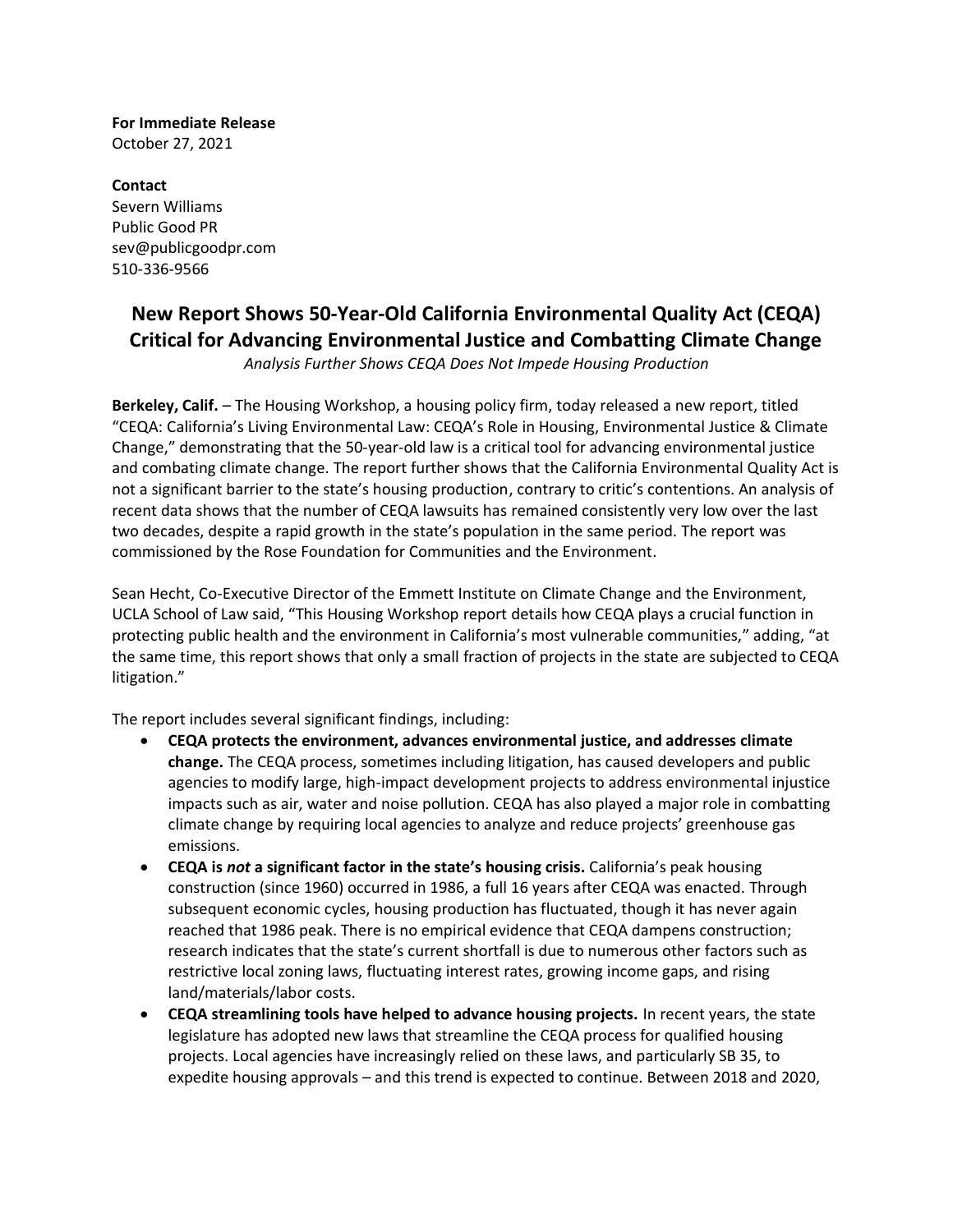approximately 14,000 housing units have been approved using SB 35, of which 77 percent were affordable.

- **Before the legislature enacts further amendments to the law, it should assess how these streamlining bills play out**. Because environmental review is not required for projects authorized by SB 35, there may be no mitigation required for environmental impacts. Especially since CEQA is not the root cause of the housing crisis, lawmakers and policy leaders should carefully monitor this narrowing of CEQA's application to housing development and evaluate how the current CEQA amendments play out before further weakening the law's environmental review requirements.
- **Both the number of CEQA lawsuits and the rate of litigation continue to be low.** Since 2002, CEQA lawsuits have averaged less than 200 per year, despite rapid (14.5 percent) population growth in the state. The rate of litigation from 2013 to 2019 was only an estimated 2 percent, meaning that just a small fraction of CEQA projects are litigated — far lower than some press reports imply. The few cases that are filed typically call attention to legitimate issues related to public health, the environment and/or government transparency.
- **The cost of CEQA compliance is relatively low.** Compliance costs range from 0.025% to 0.6% of total project costs, not high enough to seriously impede projects.
- **California has experienced significant economic growth and prosperity over the last five decades, with CEQA in place.** California saw the 7th fastest job growth in the nation between 2012 and 2019, including in the manufacturing sector, and ranked first in the nation in GDP, the value of all economic output, in 2019. The pace of infill housing construction compares favorably with other states. And California has five of the 20 most walkable cities in the nation, a key metric for sustainable development.
- **For more than 50 years, CEQA has helped to protect some of California's most iconic places** such as Headwaters Forest, Mono Lake, Owens Valley, the Santa Monica Mountains and the San Francisco Bay.

"This report closely examines evidence from numerous objective sources and finds that CEQA is not a major impediment to housing development," said Jessica Hitchcock, spokesperson for The Housing Workshop and co-author on the report. She added, "Our analysis shows that new CEQA streamlining bills are working to expedite housing, and that only a small fraction of projects face litigation under the law."

CEQA was signed into law in 1970 by Governor Ronald Reagan. CEQA requires public agencies to identify environmental and public health impacts associated with proposed development and to reduce or eliminate such impacts whenever feasible. The law includes provisions to ensure government transparency and invites community involvement in the land use decision-making process.

"CEQA is often the only legal protection available to communities of color and low-income communities disproportionately burdened by environmental harms," said Tiffany Eng, Green Zones Program Manager for the California Environmental Justice Alliance. "Every Californian has the right to clean air and water and a home free from pollution. The CEQA process brings to light public health impacts of big projects and leads to safer, healthier neighborhoods while still making room for smart development."

The report uses current data and case studies to assess CEQA litigation rates, economic prosperity metrics, and the cost of CEQA compliance. The report's analysis includes: